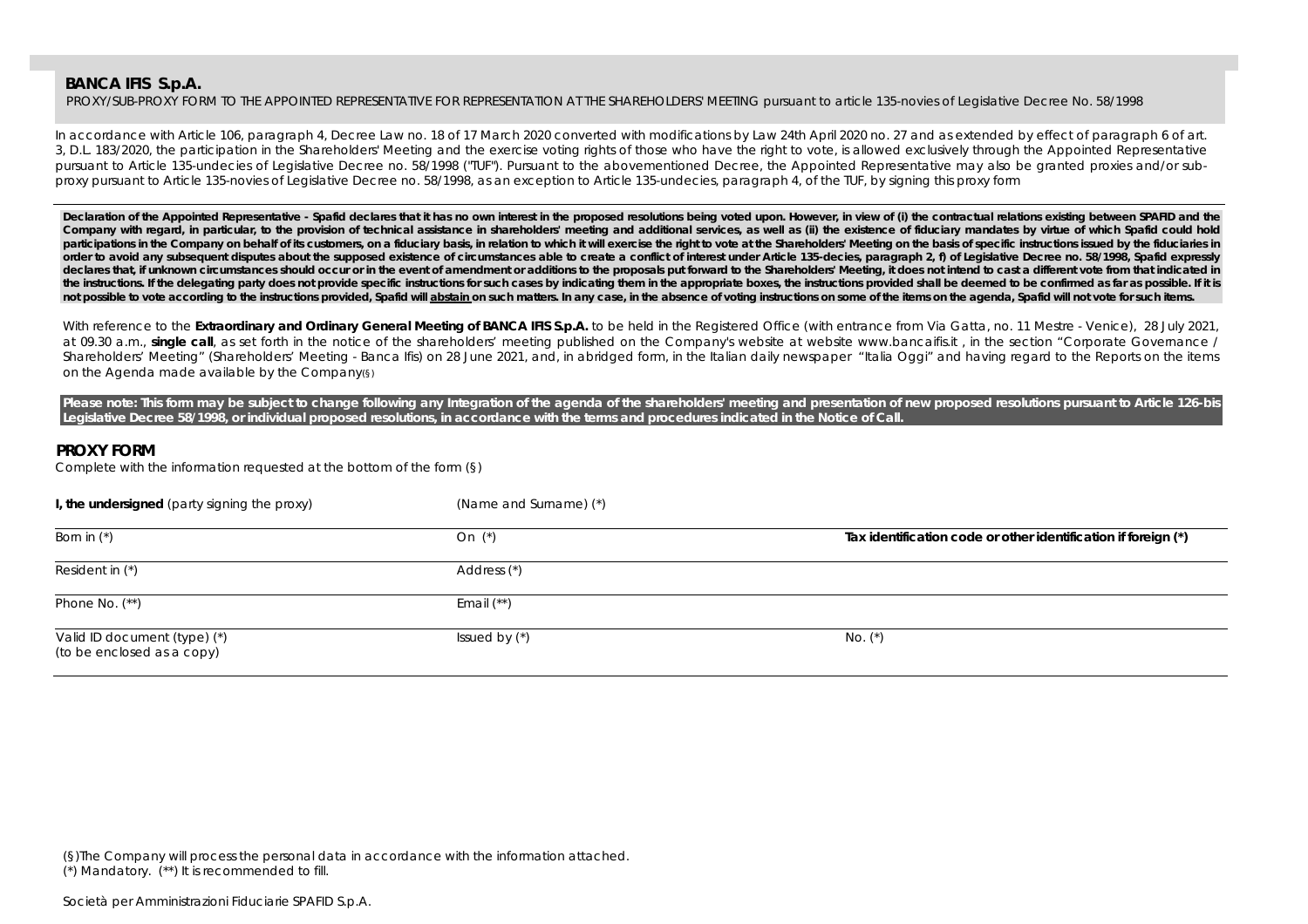PROXY/SUB-PROXY FORM TO THE APPOINTED REPRESENTATIVE FOR REPRESENTATION AT THE SHAREHOLDERS' MEETING pursuant to article 135-novies of Legislative Decree No. 58/1998

|                                           | in quality of ( <i>tick the box that interests you</i> ) $(*)$    |                                                                                                                                                     |                                                                |  |  |  |
|-------------------------------------------|-------------------------------------------------------------------|-----------------------------------------------------------------------------------------------------------------------------------------------------|----------------------------------------------------------------|--|--|--|
| $\Box$ shareholder with the right to vote | or if different from the share holder                             | □ legal representative or subject with appropriate representation powers (copy of the documentation of the powers of representation to be enclosed) |                                                                |  |  |  |
| (complete only if                         | Name Surname / Denomination (*)                                   |                                                                                                                                                     |                                                                |  |  |  |
| the shareholder is<br>different from the  | Born in $(*)$                                                     | On $(*)$                                                                                                                                            | Tax identification code or other identification if foreign (*) |  |  |  |
| proxy signatory)                          | Registered office / Resident in (*)                               |                                                                                                                                                     |                                                                |  |  |  |
| Related to                                |                                                                   |                                                                                                                                                     |                                                                |  |  |  |
|                                           | No. (*) _____________________ shares Banca Ifis ISIN IT0003188064 |                                                                                                                                                     |                                                                |  |  |  |
|                                           |                                                                   |                                                                                                                                                     |                                                                |  |  |  |

(to be filled in with information regarding any further communications relating to deposits)

DELEGATES/SUB DELEGATES SOCIETÀ PER AMMINISTRAZIONI FIDUCIARIE SPAFID S.P.A. ("SPAFID"), with registered office in Milan, Tax Code no. 00717010151, to participate and vote in the Shareholders' Meeting indicated above as per the instructions provided below.

#### **DECLARES**

- that he/she/it is aware that the proxy to the Appointed Representative might contain voting instructions even only in respect of some resolution proposals in the agenda and that in this case, the vote shall be expressed for the sole proposals in respect of which instructions have been granted;

- to have requested from the custodian the communication for participation in the Meeting as indicated above;

- that there are no reasons for incompatibility or suspension of the exercise of voting rights;

- (in the case of sub-delegation) to be in possession of the originals of the proxy forms conferred on him/her and to keep them for one year available for possible verification.

**AUTHORIZE** Spafid and the Company to the treatment of his/her/its personal data for the purposes and under the terms and conditions specified in the attached information document.

| a se |  |  |
|------|--|--|
|      |  |  |

 *(Place and Date) \* (*Signature) \*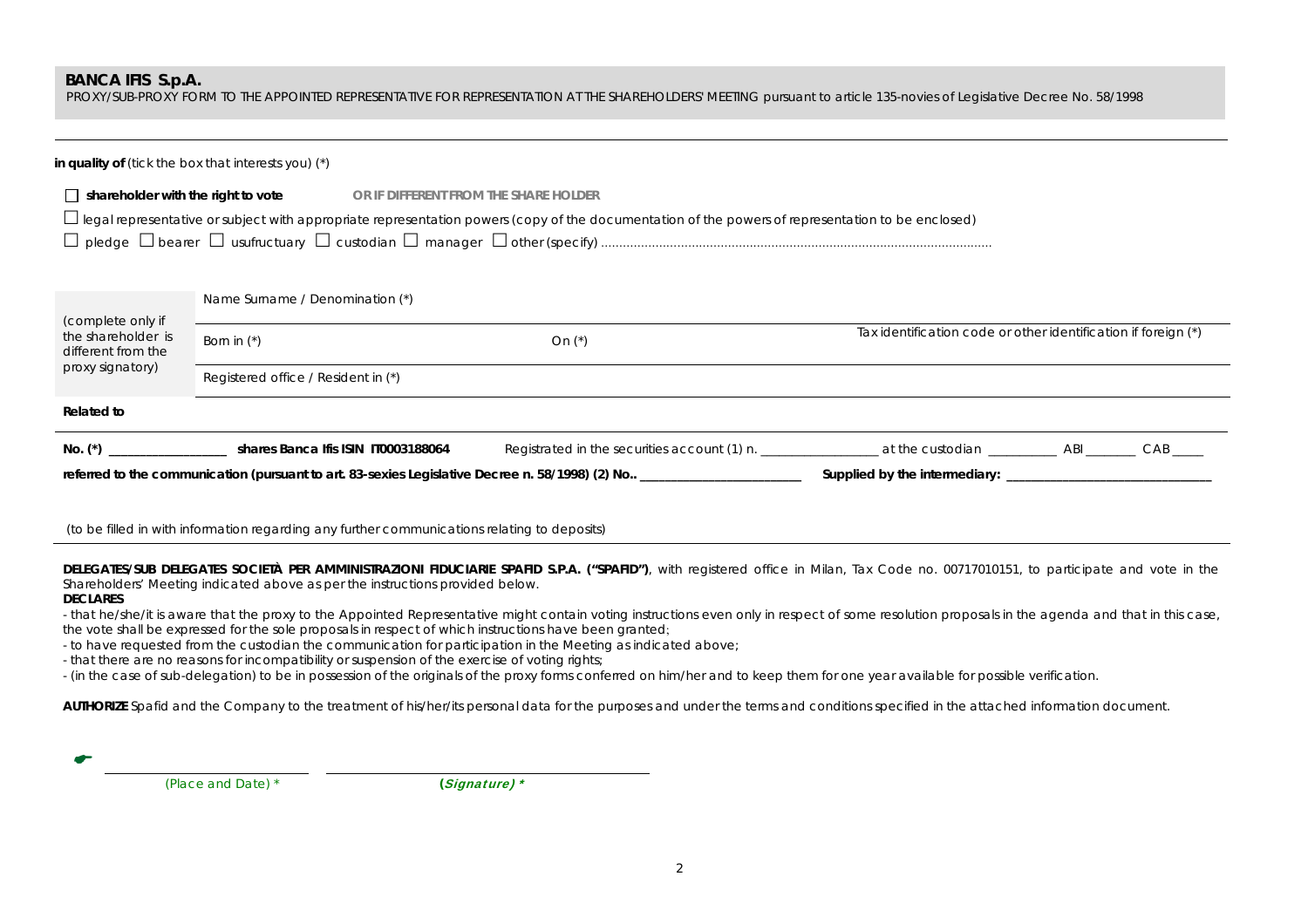PROXY/SUB-PROXY FORM TO THE APPOINTED REPRESENTATIVE FOR REPRESENTATION AT THE SHAREHOLDERS' MEETING pursuant to article 135-novies of Legislative Decree No. 58/1998

## **VOTING INSTRUCTIONS**

intended for the Appointed Representative only - Tick the relevant boxes

### The undersigned (3) (Personal details)

*(indicate the holder of the right to vote only if different*  name and surname / denomination)

Hereby appoints Spafid to vote in accordance with the voting instructions given below at Extraordinary and Ordinary General Meeting of BANCA IFIS to be held in the Registered Office (with entrance from Via Gatta, no. 11 Mestre - Venice), on in the Registered Office (with entrance from Via Gatta, no. 11 Mestre - Venice), on single call by BANCA IFIS S.p.A.

## **RESOLUTIONS SUBJECT TO VOTING**

## **Extraordinary part**

| Changes to articles 10, 11, 13, 15, 17, 18, 20, 21 and 22 of the Articles of Association. Related and ensuing resolutions.                |                                 |                                                                                                                                                                                                                               |                      |                  |                |                |  |
|-------------------------------------------------------------------------------------------------------------------------------------------|---------------------------------|-------------------------------------------------------------------------------------------------------------------------------------------------------------------------------------------------------------------------------|----------------------|------------------|----------------|----------------|--|
| Proposal of the Board of Directors                                                                                                        |                                 |                                                                                                                                                                                                                               | Tick only one<br>box | $\Box$ In Favour | $\Box$ Against | $\Box$ Abstain |  |
| If circumstances occur which are unknown or in the event of a vote on amendments or additions to the resolutions submitted to the meeting |                                 |                                                                                                                                                                                                                               |                      |                  |                |                |  |
| Tick only one box                                                                                                                         |                                 | <b>Modify the instructions (express preference)</b>                                                                                                                                                                           |                      |                  |                |                |  |
| $\perp$ confirms the instructions                                                                                                         | $\Box$ revokes the instructions | □ In Favour : The Contract of the Contract of the Contract of the Contract of the Contract of the Contract of the Contract of the Contract of the Contract of the Contract of the Contract of the Contract of the Contract of |                      |                  | □ Against      | □ Abstain      |  |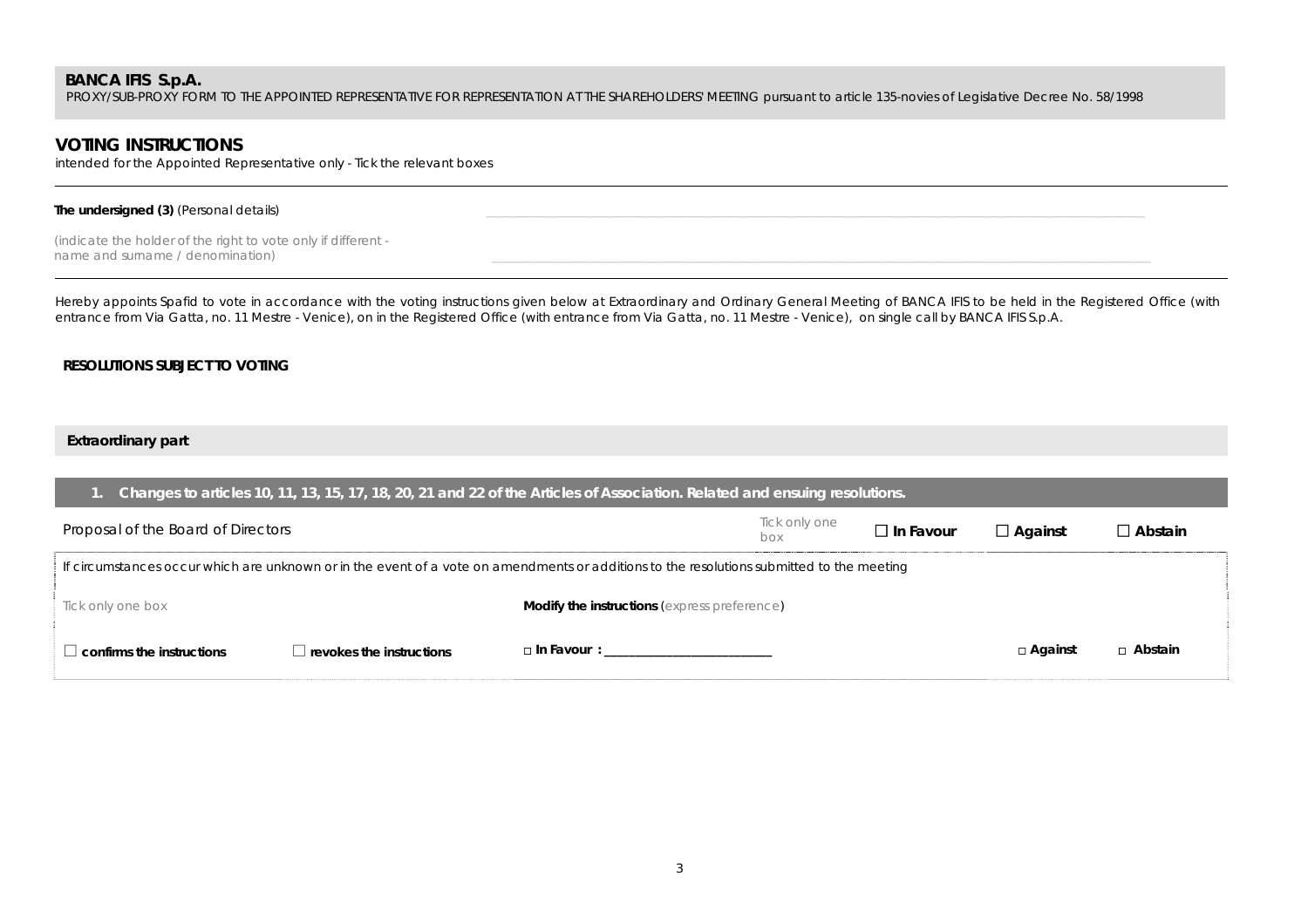PROXY/SUB-PROXY FORM TO THE APPOINTED REPRESENTATIVE FOR REPRESENTATION AT THE SHAREHOLDERS' MEETING pursuant to article 135-novies of Legislative Decree No. 58/1998

## **Ordinary part**

| [1. Updates to the remuneration policies and therefore also to the Report on the remuneration policies and remuneration paid approved by the Shareholders' meeting<br>of 22 April 2021. Related and ensuing resolutions. |
|--------------------------------------------------------------------------------------------------------------------------------------------------------------------------------------------------------------------------|
|                                                                                                                                                                                                                          |

| Proposal of the Board of Directors |                          |                                                                                                                                           | Tick only one<br>box | $\square$ In Favour | $\Box$ Against | $\square$ Abstain |
|------------------------------------|--------------------------|-------------------------------------------------------------------------------------------------------------------------------------------|----------------------|---------------------|----------------|-------------------|
|                                    |                          | If circumstances occur which are unknown or in the event of a vote on amendments or additions to the resolutions submitted to the meeting |                      |                     |                |                   |
| Tick only one box                  |                          | Modify the instructions (express preference)                                                                                              |                      |                     |                |                   |
| $\perp$ confirms the instructions  | revokes the instructions | $\Box$ In Favour :                                                                                                                        |                      |                     | □ Against      | □ Abstain         |

**2. Remuneration plan based on financial instruments for some company figures described in the information document drawn up pursuant to article 114-bis of Italian Legislative Decree no. 58 of 24 February 1998 as amended, and relative implementation regulations. Related and ensuing resolutions.** 

| Proposal of the Board of Directors                                                                                                        |                          |                                                                                                                                                                                                                              | Tick only one<br>box | $\Box$ In Favour | $\Box$ Against | $\Box$ Abstain |
|-------------------------------------------------------------------------------------------------------------------------------------------|--------------------------|------------------------------------------------------------------------------------------------------------------------------------------------------------------------------------------------------------------------------|----------------------|------------------|----------------|----------------|
| If circumstances occur which are unknown or in the event of a vote on amendments or additions to the resolutions submitted to the meeting |                          |                                                                                                                                                                                                                              |                      |                  |                |                |
| Tick only one box                                                                                                                         |                          | <b>Modify the instructions (express preference)</b>                                                                                                                                                                          |                      |                  |                |                |
| $\perp$ confirms the instructions                                                                                                         | revokes the instructions | □ In Favour : The Service of The Service of The Service of The Service of The Service of The Service of The Service of The Service of The Service of The Service of The Service of The Service of The Service of The Service |                      |                  | □ Against      | □ Abstain      |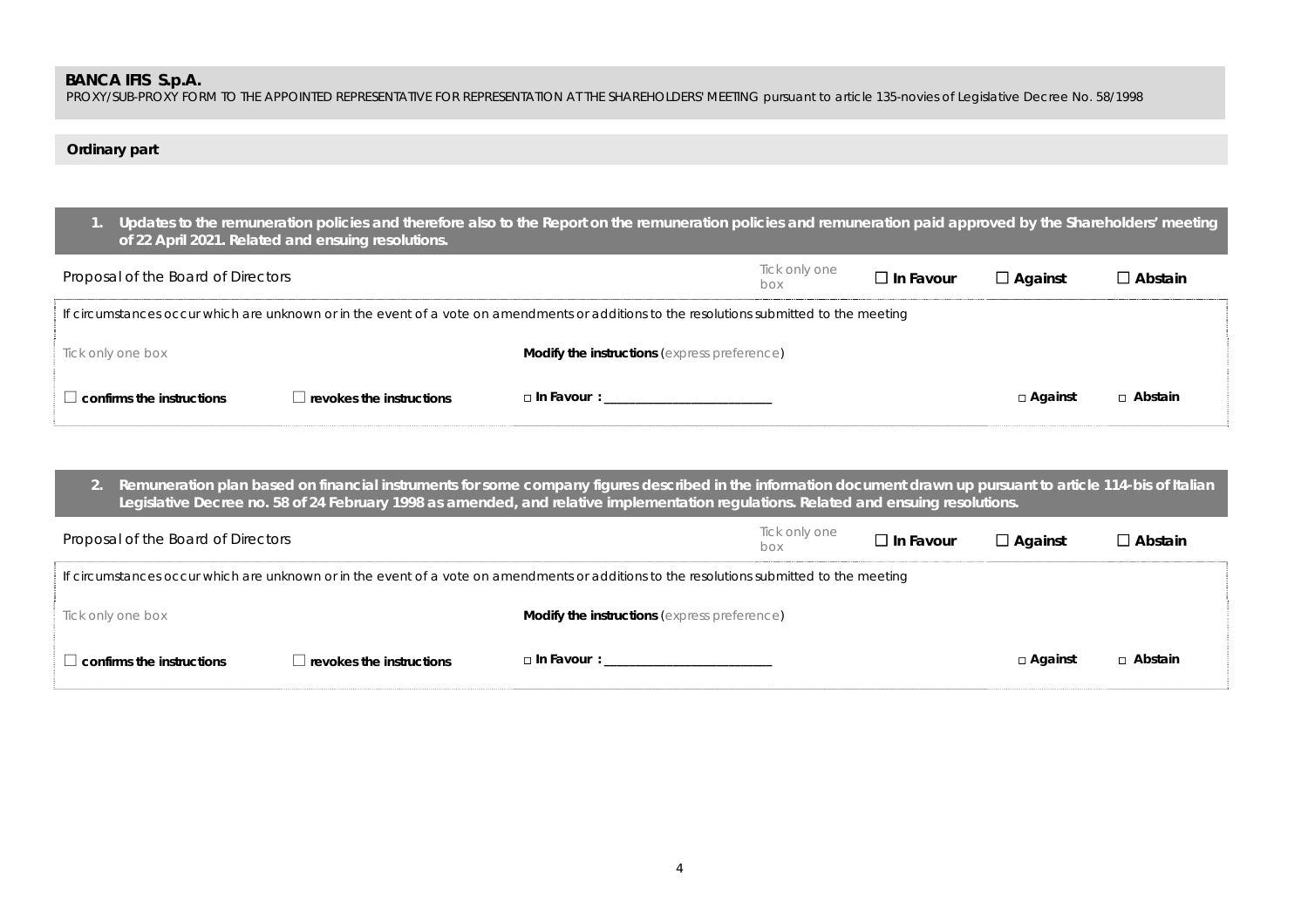PROXY/SUB-PROXY FORM TO THE APPOINTED REPRESENTATIVE FOR REPRESENTATION AT THE SHAREHOLDERS' MEETING pursuant to article 135-novies of Legislative Decree No. 58/1998

**3. Authorisation for the purchase and payment of treasury shares pursuant to articles 2357 and 2357-ter of the Italian Civil Code, article 132 of Italian Legislative Decree no. 58 of 24 February 1998 as amended and article 144-bis of the Consob Regulation implemented with resolution no. 11971 of 14 May 1999 as amended. Related and ensuing resolutions.** 

| Proposal of the Board of Directors                                                                                                        |                                 |                                                     | Tick only one<br>box | $\square$ In Favour | $\Box$ Against | $\Box$ Abstain |
|-------------------------------------------------------------------------------------------------------------------------------------------|---------------------------------|-----------------------------------------------------|----------------------|---------------------|----------------|----------------|
| If circumstances occur which are unknown or in the event of a vote on amendments or additions to the resolutions submitted to the meeting |                                 |                                                     |                      |                     |                |                |
| Tick only one box                                                                                                                         |                                 | <b>Modify the instructions (express preference)</b> |                      |                     |                |                |
| $\Box$ confirms the instructions                                                                                                          | $\Box$ revokes the instructions | $\Box$ In Favour :                                  |                      |                     | □ Against      | □ Abstain      |

 $\bullet$ 

 *(Place and Date) \* (*Signature) \*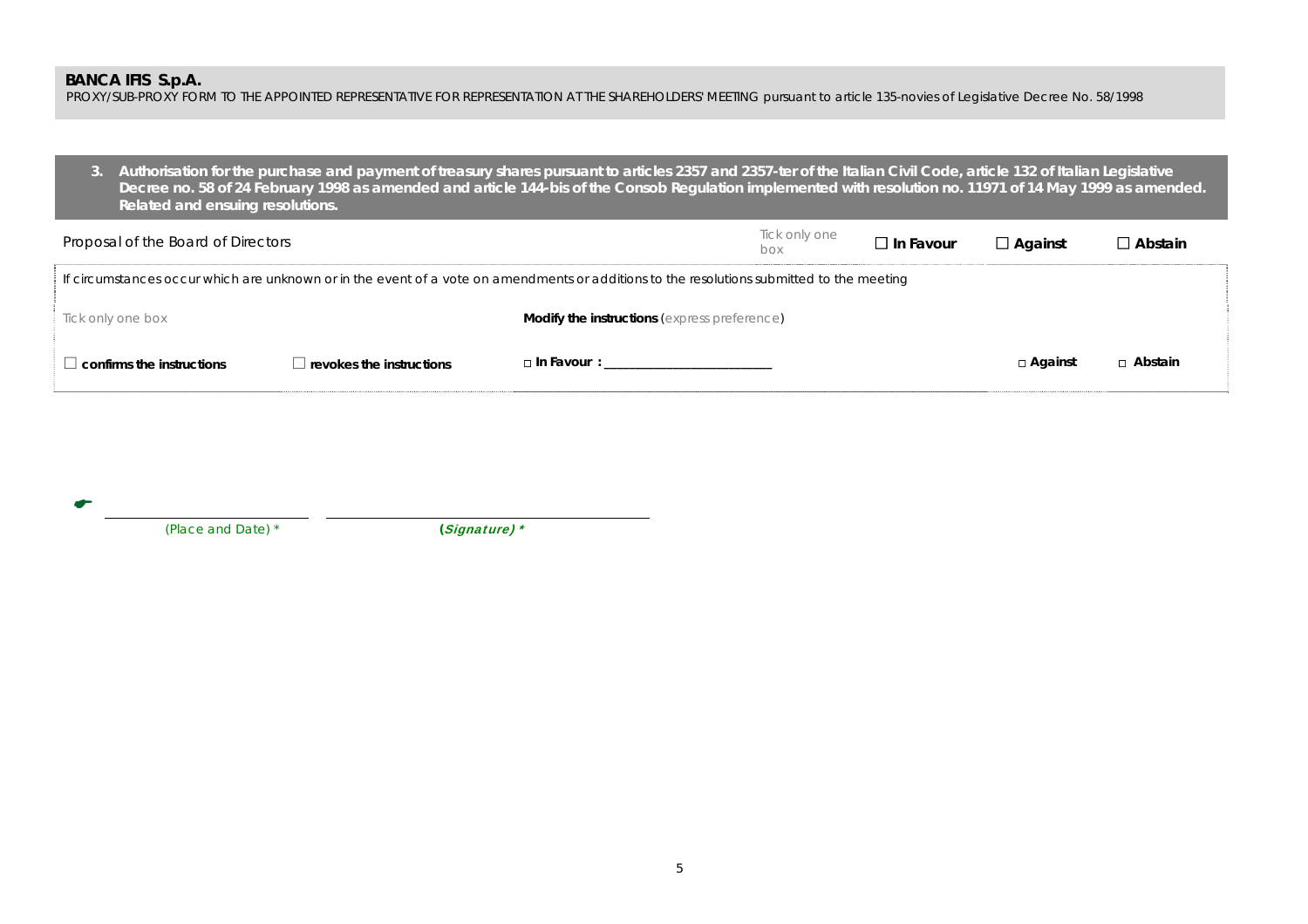PROXY/SUB-PROXY FORM TO THE APPOINTED REPRESENTATIVE FOR REPRESENTATION AT THE SHAREHOLDERS' MEETING pursuant to article 135-novies of Legislative Decree No. 58/1998

## **INSTRUCTIONS FOR THE FILLING AND SUBMISSION**

## **The person entitled to do so must request the depositary intermediary to issue the communication for participation in the shareholders' meeting referred to the Art. 83 sexies, Legislative Decree 58/1998**

- -The proxy must be dated and signed by the delegating party.
- -Representation may be conferred only for single meetings, with effect also for subsequent calls.
- In the case of co-ownership of shares, the proxy must always be issued with the signature of all the co-owners.
- (1) Indicate the number of the securities custody account and the denomination of the depositary intermediary. The information can be obtained from the account statement provided by the intermediary.

\_\_\_\_\_\_\_\_\_\_\_\_\_\_\_\_\_\_\_\_\_\_\_\_\_\_\_\_\_\_\_\_\_\_\_\_\_\_\_\_\_\_\_\_\_\_\_\_\_\_\_\_\_\_\_\_\_\_\_\_\_\_\_\_\_\_\_\_\_\_\_\_\_\_\_\_\_\_\_\_\_\_\_\_\_\_\_\_\_\_\_\_\_\_\_\_\_\_\_\_\_\_\_\_\_\_\_\_\_\_\_\_\_\_\_\_\_\_\_\_\_\_\_\_\_\_\_\_\_\_\_\_\_\_\_\_\_\_\_\_\_\_\_\_\_\_\_\_\_\_\_\_\_\_\_\_\_\_\_\_\_\_\_

- (2) Indicate the Communication reference for the Meeting issued by the depositary intermediary upon request from the person entitled to vote.
- (3) Specify the name and surname/denomination of the holder of voting rights (and the signatory of the Proxy Form and voting instructions, if different).

The proxy with the relating voting instructions shall be received together with:

- a copy of an identification document with current validity of the proxy grantor or
- in case the proxy grantor is a legal person, a copy of an identification document with current validity of the interim legal representative or other person empowered with suitable powers, together with adequate documentation to state its role and powers,

(in the event of a sub-proxy, the following must be sent to the Appointed Representative as an annex to the sub-proxy form: i) the documentation indicated in the preceding paragraph, referring to both the holder of the voting right and his/her proxy; ii) a copy of the proxy issued by the holder of the voting right to his/her proxy)

by one of the following alternative methods:

- i) transmission of an electronically reproduced copy (PDF) to the certified email address assemblee@pec.spafid.it (subject line "Proxy for Banca Ifis 2021 Shareholders' Meeting") from one's own certified email address (or, failing that, from one's own ordinary email address, in which case the proxy with voting instructions must be signed with a qualified or digital electronic signature);
- transmission of the original, by courier or registered mail with return receipt, to the following address: Spafid S.p.A., Foro Buonaparte 10, 20121 Milan (Ref. "Proxy for Banca Ifis 2021 Shareholders' Meeting"), **sending a copy reproduced electronically (PDF**) in advance by ordinary e-mail to assemblee@pec.spafid.it (subject line: "Proxy for Banca Ifis 2021 Shareholders' Meeting")

## **The proxy must be received no later than 6:00 p.m. on the day before the date of the meeting (and in any case before the opening of the meeting). The proxy pursuant to art. 135-novies, Legislative Decree no. 58/1998 and the related voting instructions may always be revoked within the aforesaid deadline with the same methods indicated for the granting**

N.B. For any additional clarification regarding the issue of proxies (and in particular regarding how to complete and send the proxy form and voting instructions), authorized to participate in the general meeting can contact Spafid S.p.A. by email to the following address confidential@spafid.it or by phone at the following telephone numbers (+39) 02.80687319 – 02.80687335 (during open office hours from 9:00 a.m. to 5:00 p.m.).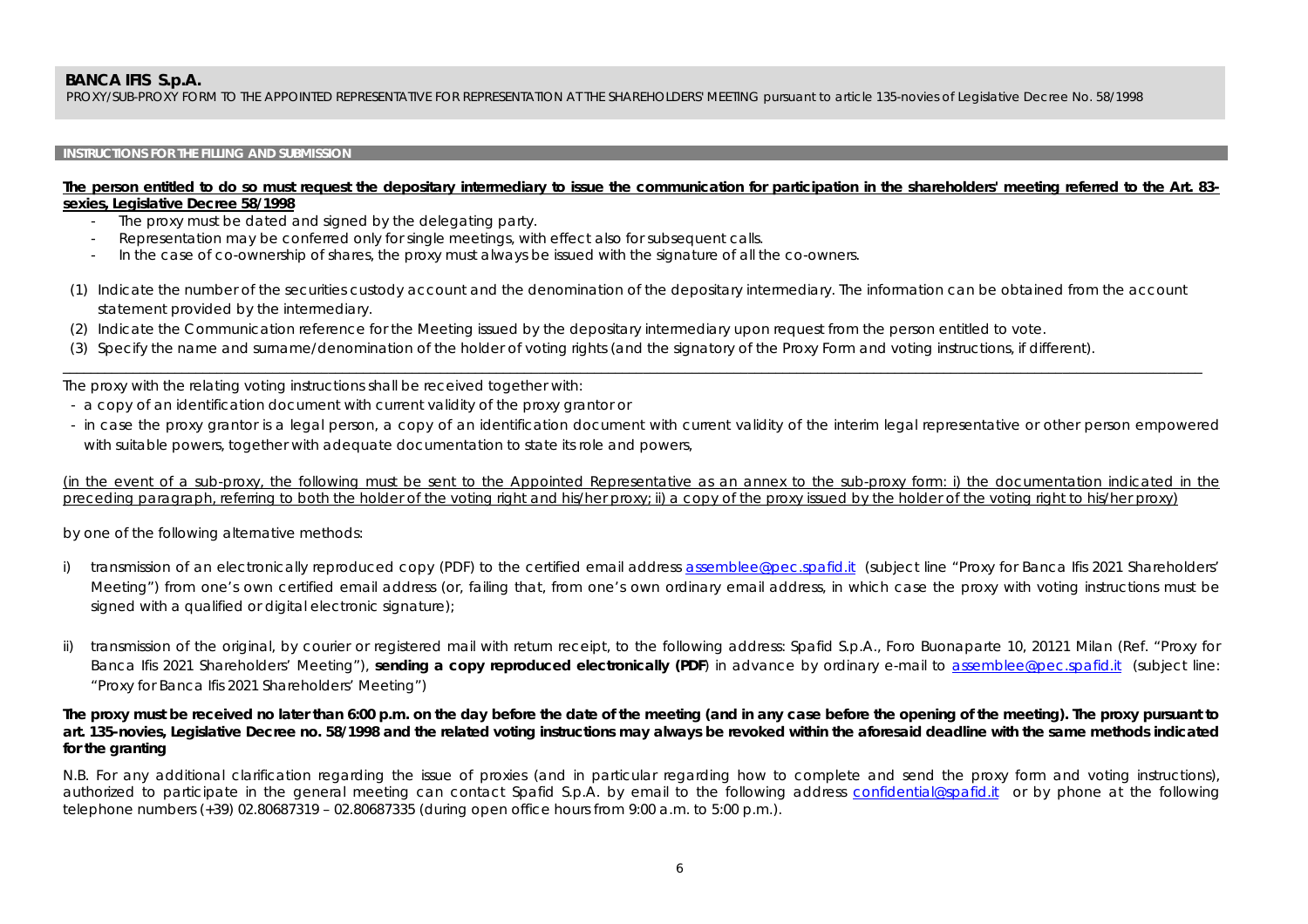PROXY/SUB-PROXY FORM TO THE APPOINTED REPRESENTATIVE FOR REPRESENTATION AT THE SHAREHOLDERS' MEETING pursuant to article 135-novies of Legislative Decree No. 58/1998

### **INFORMATION NOTICE PURSUANT TO ARTICLES 13 AND 14 OF REGULATION EU 2016/679 AND CURRENT NATIONAL LEGISLATION ON PROTECTION OF PERSONAL DATA**

Pursuant to Regulation EU 2016/679 (hereinafter "**GDPR Regulation**" or "**GDPR**") and current national legislation on data protection (hereinafter, together with GDPR, "**Privacy Legislation**"), Spafid S.p.A. with registered office in Milan, Via Filodrammatici 10 (hereinafter the "**Company**" or "**the Controller**") as data controller, is required to an information notice on the use of personal data.

### **a) Purpose of the processing and why your personal data is required**

All personal data are processed, in compliance with legal provisions and privacy obligations, for activities strictly connected and necessary for the following purposes: (i) purposes that are strictly connected and functional to the execution of contractual obligations, arising from the mandate conferred by the Delegator (or his representative) to the Appointed Representative, concerning representation at the Shareholders' Meeting and the expression of the vote; (ii) purposes connected with law obligations, regulations, European laws, and instructions from competent Authorities or Supervisory and control or bodies. The provision of personal data for such purposes is mandatory. Failure to provide your data will make it impossible for the Company to allow the delegate to participate in the Shareholders' Meeting.

### **b) Legal ground**

Legal ground is compliance with laws, execution of contractual obligations or express consent of the data subject.

### **c) Processing logics**

The processing of your personal data will take place in compliance with the provisions of the Privacy Law, by means of paper, computer or telematic tools, with logic strictly related to the purposes indicated and, in any case, with methods suitable to guarantee security and confidentiality in accordance with the Privacy Law.

### **d) Categories of data processed**

In relation to the purposes described above, the Company processes Your personal data (such as i.e. name, surname, address, telephone number, email address, date of birth, identity card, fiscal code, nationality).

#### **e) Communication and dissemination of data**

In order to achieve the purposes listed under letter a), Your personal data will be communicated to the Company employees acting as autorhized encharged of processing. Moreover, your data may be communicated to: a) other Group companies and to subjects that provide support services for the execution of the contract; b) the Issuer of financial instruments in relation to which proxy is conferred, for the fulfilments inherent to representation in the shareholders' meeting and the expression of the vote, the recording and updating of the shareholders' register; c) other subjects, in fulfilment of an obligation of law, regulation or Community legislation, or on the basis of provisions given by Authorities legitimated to do so by law or by supervisory and control bodies. A full and updated list of Group Companies and/or third parties that might receive Your personal data is available at www.spafid.it - "Privacy" section. Your personal data might be transmitted outside the European Union only following an adequacy decision by the European Commission or in presence of adequate safeguards under Privacy Regulation (including binding corporate rules and standard data protection clauses).Personal data processed by the Company are not subject to dissemination.

#### **f) Data retention**

In accordance with the principles of proportionality and necessity, personal data will be stored in a form that allows the data subject identification for a period of time not exceeding the achievement of the purposes for which they where processed, therefore taking into account:

 - the need to continue to retain personal data collected for the purpose of offering the services agreed with the user or protecting the legitimate interest of the Controller, as described in the abovementioned purposes,

- the existence of specific regulatory or contractual obligations that require data processing and retention for specific periods of time. The Company adopts reasonable measures to guarantee that incorrect personal data are corrected or deleted.

#### **g) Rights of the data subject**

Data subjects have the right at any time to obtain from the Controller confirmation as to whether personal data concerning him or her are being processed, and to know the content and source, verify their accuracy or request their integration or update, or correction (artt. 15 and 16 of GDPR).Moreover, data subjects have the right to request erasure, restriction of processing, withdrawal of consent, data portability and to complain with the supervisory authority and to oppose themselves in any case, on legitimate grounds, to their processing (art. 17 et seg. of GDPR). These rights may be exercised by written communication accompanied by a valid identity document of the person concerned to be sent to: privacy emittenti@spafid.it. The Controller, directly or through designated units, shall process your request and provide you, without undue delay, with the information on the action taken in respect of your request.

#### **h) Controller and Data Protection Officer**

The data controller is Società per Amministrazioni Fiduciarie "Spafid" S.p.A. with Headquarters at 10, Via Filodrammatici, Milan. Spafid has designated the Group's Data Protection Officer as the Data Protection Officer. The Data Protection Officer may be contacted at the following addresses:

• DPO.mediobanca@mediobanca.com

Società per Amministrazioni Fiduciarie

• dpomediobanca@pec.mediobanca.com

" SPAFID" S.p.A.